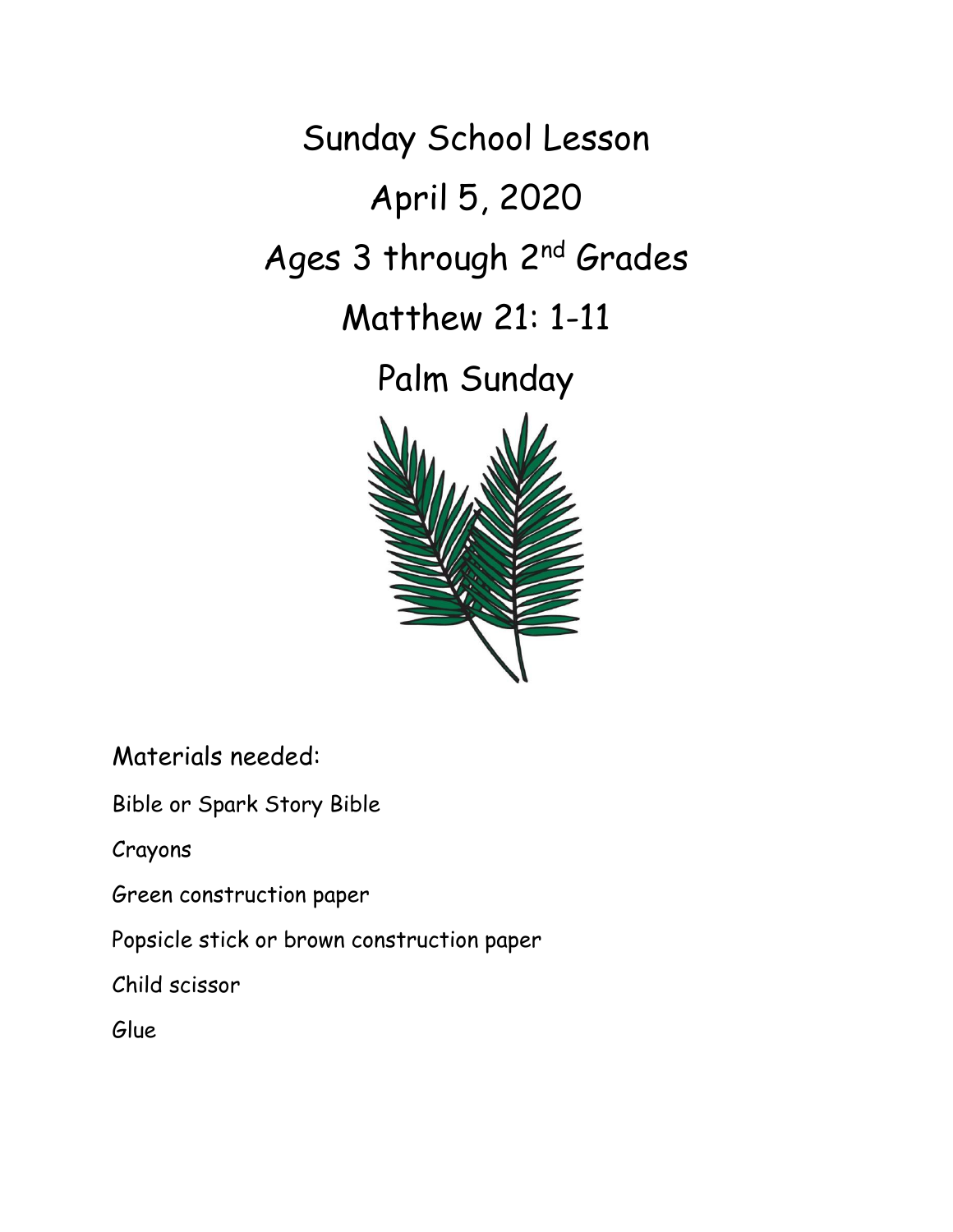Small rocks, tempera paint, paint brush if you wish to paint your rocks collected for last week's lesson

- 1. Today we remember when Jesus rode into Jerusalem on a donkey and the people waved palm branches as they cheered for him. This is why we call this Sunday, Palm Sunday. You can review how palm trees are different from the trees that grow in our neighborhoods.
- 2. Read the story to your child or with your child of the story of Palm Sunday found in Matthew 21: 1-11 and on page 454 of the Spark Story Bible.
- 3. Talk with your child about the words the people cheered, "Hosanna! Hosanna! Here comes God's King! Hosanna! Praise God! Discuss how the word Hosanna is the shout of praise for Jesus.
- 4. Reinforce with your child how Jesus was a very different king a king of peace. Review how some of the religious leaders of the time did not understand a king of peace and felt threatened by Jesus. Tell how they made plans to end Jesus' life. Palm Sunday is the beginning of Holy Week and the events that led to Jesus' death. BUT remind the children that next Sunday, Easter, is coming when we celebrate the fact that Jesus rose from the dead!
- 5. Craft to support the story: a. You or your child trace your child's hands on green construction paper and cut them out b. write Hosanna on a popsicle stick leaving space at one end to glue the handprints onto the stick. If you do not have a popsicle stick make a stem out of brown construction paper. c. Glue one handprint onto the stick. d. Glue the other handprint off center on top of the first handprint to make it look like a palm branch. e. When the glue has dried wave your palm branch and shout Hosanna!! Here Comes God's King!!